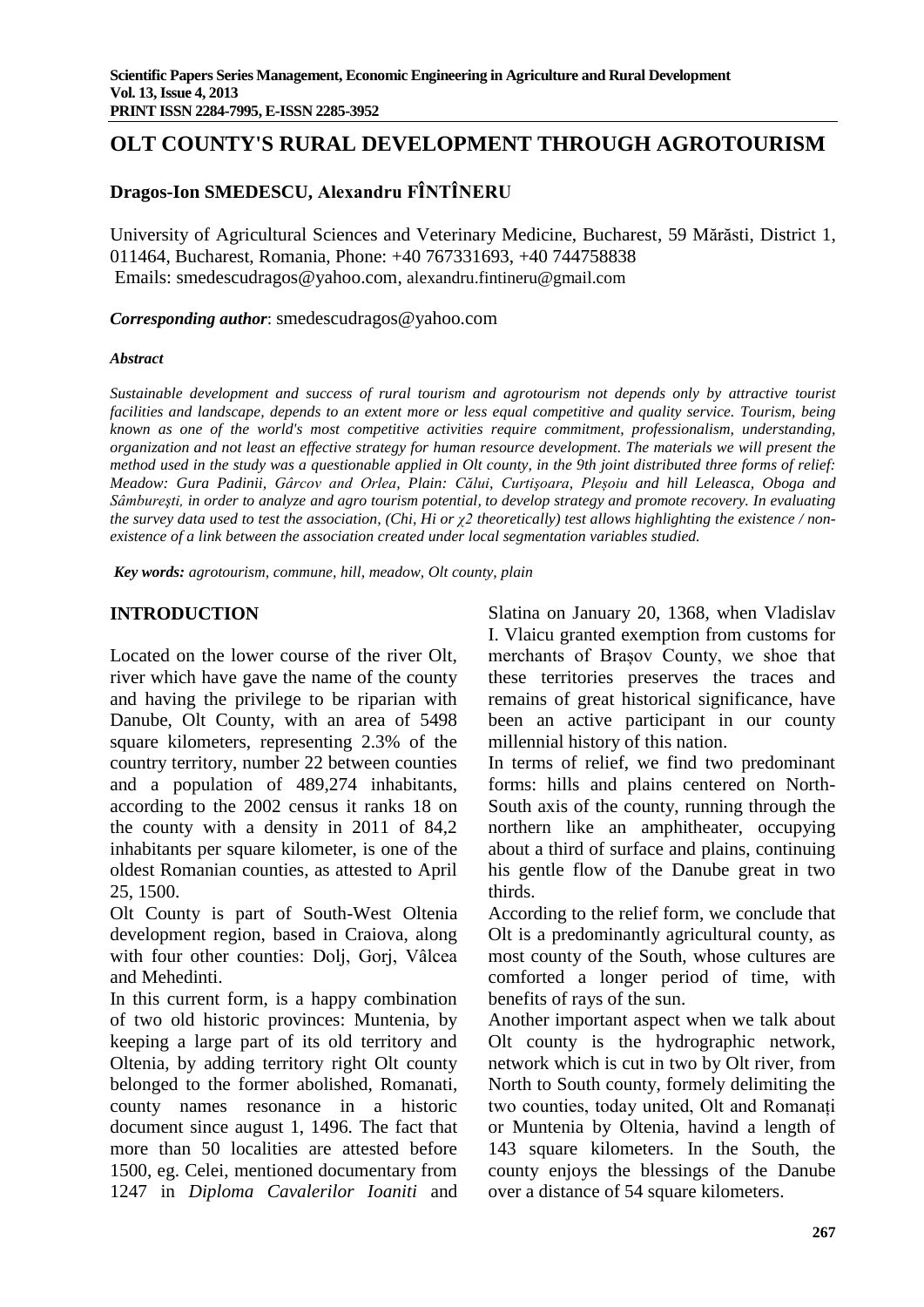Other smaller rivers flow flowing into the Olt river, with their credit, are: Oltet, Teslui, Dârjovul, Beica and in North Vedea with his affluent Plapcea.

All these coordinates, if only a brief description, sketch a portrait of physical and historical-geographical potential of a county agricultural economic and socio-cultural, where rural areas remains, in may places, traditions, customs and craft occupations and, urban areas, preserving the vestiges of the past, is connected with modern styles and adopting new technologies in construction.

Althought there is a real potential for tourism, unfortunately, is not a well-defined phenomenon of reference in Olt County. In fact, in a classification level, in terms of tourism, Olt ranks 38 in top counties.



Fig. 1. Olt county map

What would be the reasons, it is hard to say, especially today when we came and still are tell many a crisis. The only form of tourism practiced in Olt county are organized trips to various holidays, Easter, Christmas or New Year by the few travel companies in the country or abroad, but, nobody involved in creating programs to promote tourism through various forms of practice and bringing tourist to the county, although here in Olt, are at least two centers of traditional crafts widely recognized Oboga, with pottery an Vădastra, making the coats (Fig.1).

# **MATERIALS AND METHODS**

Forward, we will present the method used in the study was a questionable applied in Olt county, in 9 commune, distributed by three forms of relief, in order to analyze the agro touristic potential, to develop strategy and promote recovery:

-Meadow: Gura Padinii, Gârcov, Orlea;

-Plain: Călui, Curtişoara, Pleșoiu

-Hill: Leleasca, Oboga and Sâmbureşti

In evaluating the survey data we used the association test (Chi, Hi or  $\chi$ 2 theoretically). This statistical indicator involves verifying the hypothesis of association between responses from questionnaire alternatives, of questions and checking a particular set of data that can follow a known statistical distribution. The test applies to socio-economic issues and is calculated composition of contingency table; the data is classified by one, two, or more variables of segmentation. This test allows highlighting the existence / non-existence of a link between under local association created segmentation variables studied.

## **RESULTS AND DISCUSSIONS**

Sustainable development and success of rural tourism and tourism depends not only attractive tourist facilities and landscape, depends to an extent more or less equal competitive and quality service. Tourism, being known as one of the world's most competitive activities requires commitment, professionalism, understanding, organization and not least an effective strategy for human resource development.

Regarding the ranking of respondents on the reasons why the community as possible tourist place, the classification is as follows: for the relief hill, entertainment and recreation opportunities, the main reason, ranking first in the preferences respondents followed in second place by sights present in this area. Last choice among respondents is the beauty of the area and affordability do not play a decisive role in the choice of destination.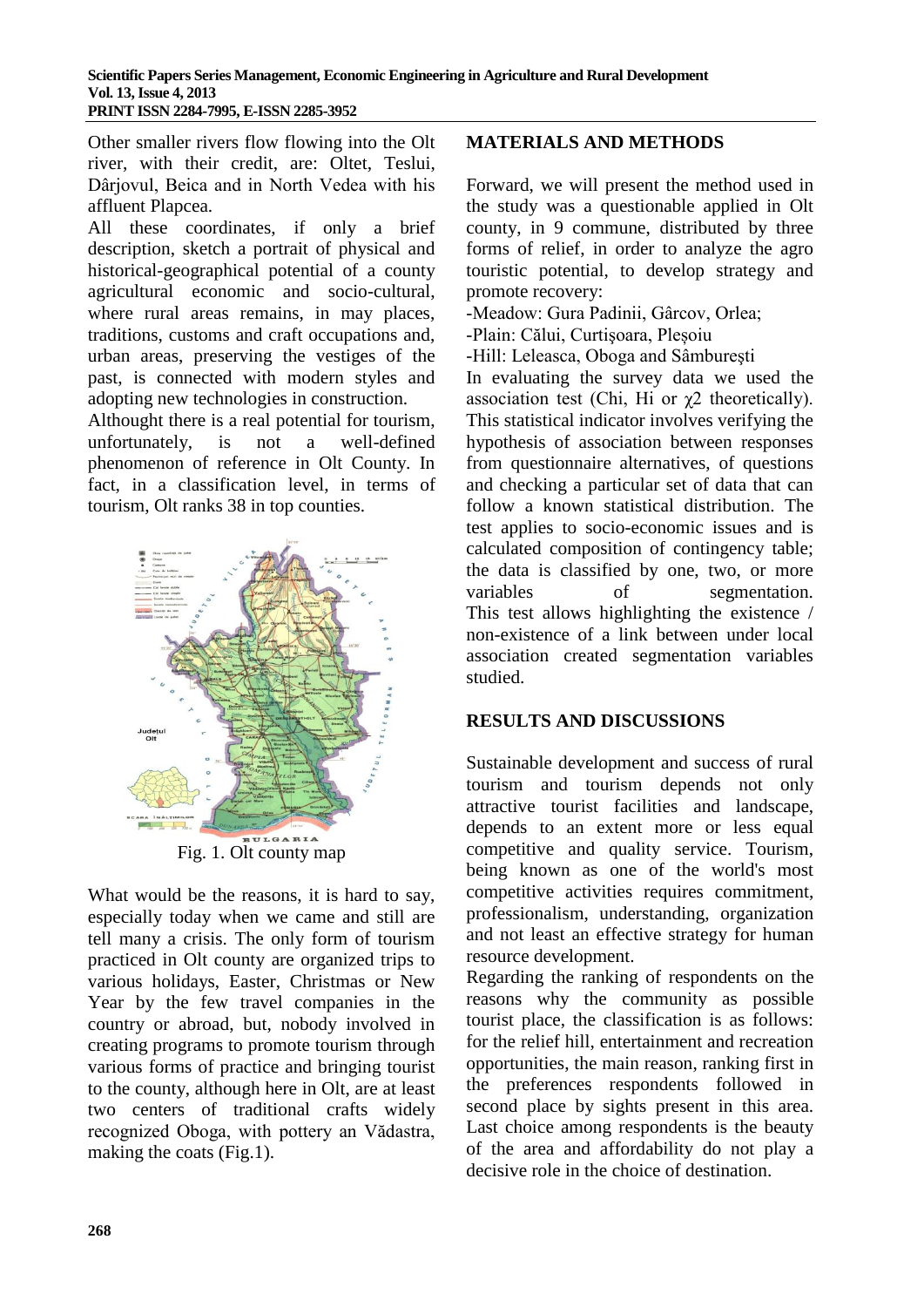Plain, the situation takes a different form, respondents focus primarily on opportunities for fun, followed closely by affordability and traditions, both holding a draw. Beauty of the area and the people very hospitable is not the primary determinant of this area relief. Sights to the relief plain are the last choice, and the lowest score recorded.

In the meadow, traditions play a very important role in the choice of destination, ranking the first position followed by chance of fun. Last place among respondents beauty of the area is occupied by meadow.

The final classification for all areas of relief is as follows: possibilities for fun ranks in first place, second place is popular traditions, sights and people share the same position, being tied, and the last two positions are represented by the beauty of the area and hosts.

Thus, following the implementation of the questionnaire respondents among participants, we issue the following statement: within the new community, the main reason the common choice as a potential tourist spot could be for entertainment and recreation (Table 1).

Table 1. Hierarchy Respondents ranking assessments of why the choice of the community as possible tourist spots, in Olt County, 2012

|                        | Commune           | Reasons for choosing village |                       |            |                                    |                      |                          |  |
|------------------------|-------------------|------------------------------|-----------------------|------------|------------------------------------|----------------------|--------------------------|--|
| Landforms              |                   | Tourism<br>objectives        | Beauty of<br>the area | Traditions | Convenient<br>price                | Hospitable<br>people | Opportunities<br>for fun |  |
|                        |                   |                              |                       |            | Hierarchy of importance $(1 to 6)$ |                      |                          |  |
| Meadow                 | Gîrcov            | 5                            |                       | 6          | 2                                  | 3                    | $\overline{4}$           |  |
|                        | Orlea             |                              | $\overline{c}$        | 3          | 4                                  | 5                    | 6                        |  |
|                        | Gura Padinii      | 5                            | 3                     | 6          | 4                                  | 1                    | 2                        |  |
|                        | Average<br>meadow | 3.67                         | 2.00                  | 5.00       | 3.33                               | 3.00                 | 4.00                     |  |
| Plain                  | Plesoiu           | 3                            | 4                     | 6          | $\overline{2}$                     | 1                    | 5                        |  |
|                        | Curtișoara        |                              | $\overline{c}$        | 3          | 5                                  | 4                    | 6                        |  |
|                        | Călui             | 1                            | $\overline{2}$        | 4          | 6                                  | 3                    | 5                        |  |
|                        | Average<br>plain  | 1.67                         | 2.67                  | 4.33       | 4.33                               | 2.67                 | 5.33                     |  |
| Hill                   | Leleasca          | $\overline{4}$               |                       | 6          | $\overline{2}$                     | 3                    | 5                        |  |
|                        | Sâmburești        | 5                            |                       | 4          | $\overline{2}$                     | 3                    | 6                        |  |
|                        | Oboga             | 5                            | 2                     |            | 4                                  | 3                    | 6                        |  |
|                        | Average hill      | 4.67                         | 1.33                  | 3.67       | 2.67                               | 3.00                 | 5.67                     |  |
| Average zone of relief |                   | 3.34                         | 2.00                  | 4.33       | 3.44                               | 2.89                 | 5.00                     |  |

Source: Smedescu Dragos,2012, Touristic and Agrotouristic W=Questionnaire applied in the Olt County communes

Analyzing potential of Olt County agro tourism in the new community studied, farm structures as relief areas and the number of household members is as follows: stands entirely without drinking water collective network landform meadow. For the other two forms of relief, plain and hill among 43.5% of respondents are connected to piped water supply collective.

Another big absence of utilities for meadow and hill landforms is the gas pipe and if the plain landform at just 19.4% of respondents is connected to the gas network, the situation in the nine common being much lower, only

6.5% of respondents are connected to the gas grid, finishing in last place.

All of the new joint notice it reached a maximum cable TV line holders, the percentage is  $100\%$ . Analyzing the situation in terms of Internet access, the situation is as follows: for the relief meadow, 77.78% among respondents have Internet access, the plain 52.8%, and for hill 72.2%. Average for the three areas of relief is 67.6%, ranking the third position after Cable TV (100%) and drinking water from its own resources (74.1%).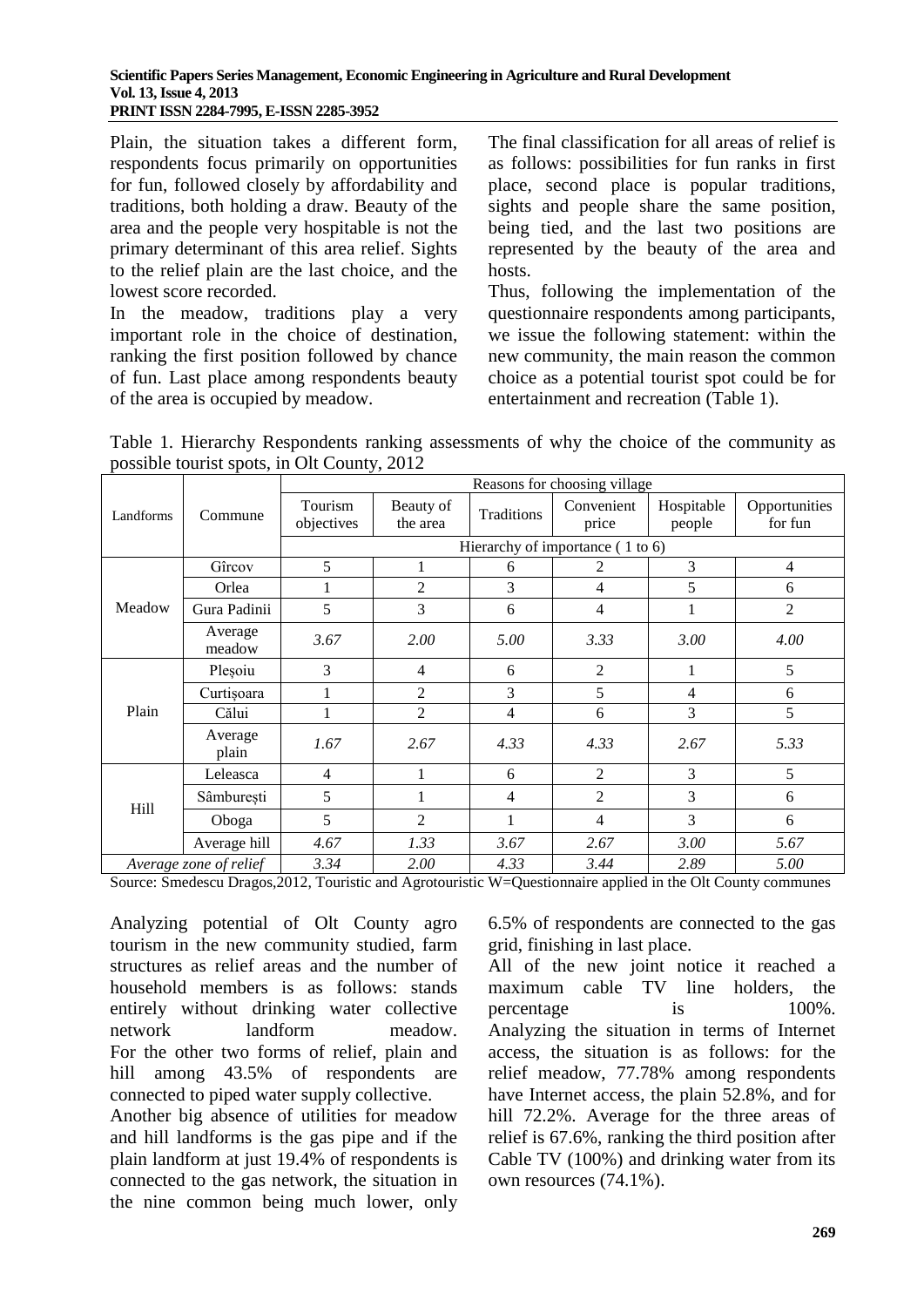If we look at the importance of a fair price in choosing a Farmhouses by the relief which is found placed observe that 78.70% of respondents consider it very important. By testing the association chi-square statistic  $=$ 11.57, critical value  $= 10.64$  Critical probability  $\langle 0.01$ , the respondents view the importance of a fair price in choosing a Farmhouses by the relief where it is found set, it shows an association between the respondents and the opinion which found relief guesthouse situated on the problem analyzed. In this situation we can draw the following conclusion: the choice of guesthouse depending on the area of relief is influenced by a fair price, with a probability of between 90-95% (Table 2).

Tabel 2. How respondents appreciated the choice depending on the agro pension of relief and a fair price

|                          | <b>UM</b>     | Fiar price            |                |             |            | Total |       |
|--------------------------|---------------|-----------------------|----------------|-------------|------------|-------|-------|
| Relief                   |               | Very much             | much           | <i>less</i> | Not al all | no    | $\%$  |
| Meadow                   | No            | 31                    | 5              |             |            | 36    | 33.3  |
| Plain                    | No.           | 32                    | $\overline{4}$ |             |            | 36    | 33.3  |
| Hill                     | No            | 22                    | 12             | 1           |            | 36    | 33.3  |
| Total                    | No.           | 85                    | 21             |             |            | 108   | 100.0 |
|                          | $\%$          | 78.70                 | 19.44          | 0.93        | 0.93       | 100   | X     |
|                          | Test $\chi$ 2 | Level of significance |                |             |            |       |       |
| Indicators               | $\leq$        | 0.2                   | 0.1            | 0.05        | 0.01       | 0.001 |       |
| CHITEST (value Sig)      | 0.07228494    |                       |                |             |            |       |       |
| Degrees of freedom       | 6             |                       |                |             |            |       |       |
| CHIINV (Chi teoretic)    | $\geq$        | 8.56                  | 10.64          | 12.59       | 16.81      | 22.46 |       |
| CHIINV (Chi calculating) | 11.57         |                       |                |             |            |       |       |

Source: Smedescu Dragos, 2012, Touristic and Agrotouristic W=Questionnaire applied in the Olt County communes

The situation on the structure of respondents by area of relief and consider how traditional products serving customers in question are traditional menus with which you greet tourists answers were as follows: for the relief meadow, 36.11% felt that they can crease demand by tourists desires while 63.89% believe they can persuade tourists with traditional menus made within the household, managed by traditional recipes, full of flavor to win customers. In the lowland relief, 25% think that would be served and 75% go on traditional diets, made mostly with household products. In the area of relief deal also emphasize traditional menu, conducted largely owned household products.

The average of the three forms of relief is as follows: only 24.07% of respondents are willing to serve guests with what they want while the vast majority of the respondents, 75.93% consider that a traditional menu with natural products is more important.

The statistical test of association, chi-square  $=$ 6.18, critical value  $=$  5.99, it is estimated that between relief areas and how they will be served traditional drop a link with a probability of over 95% (significant) and those from the meadow view that will serve them what they want and traditional products, while those in the plains and hills that have served mainly considers household products (Table 3).